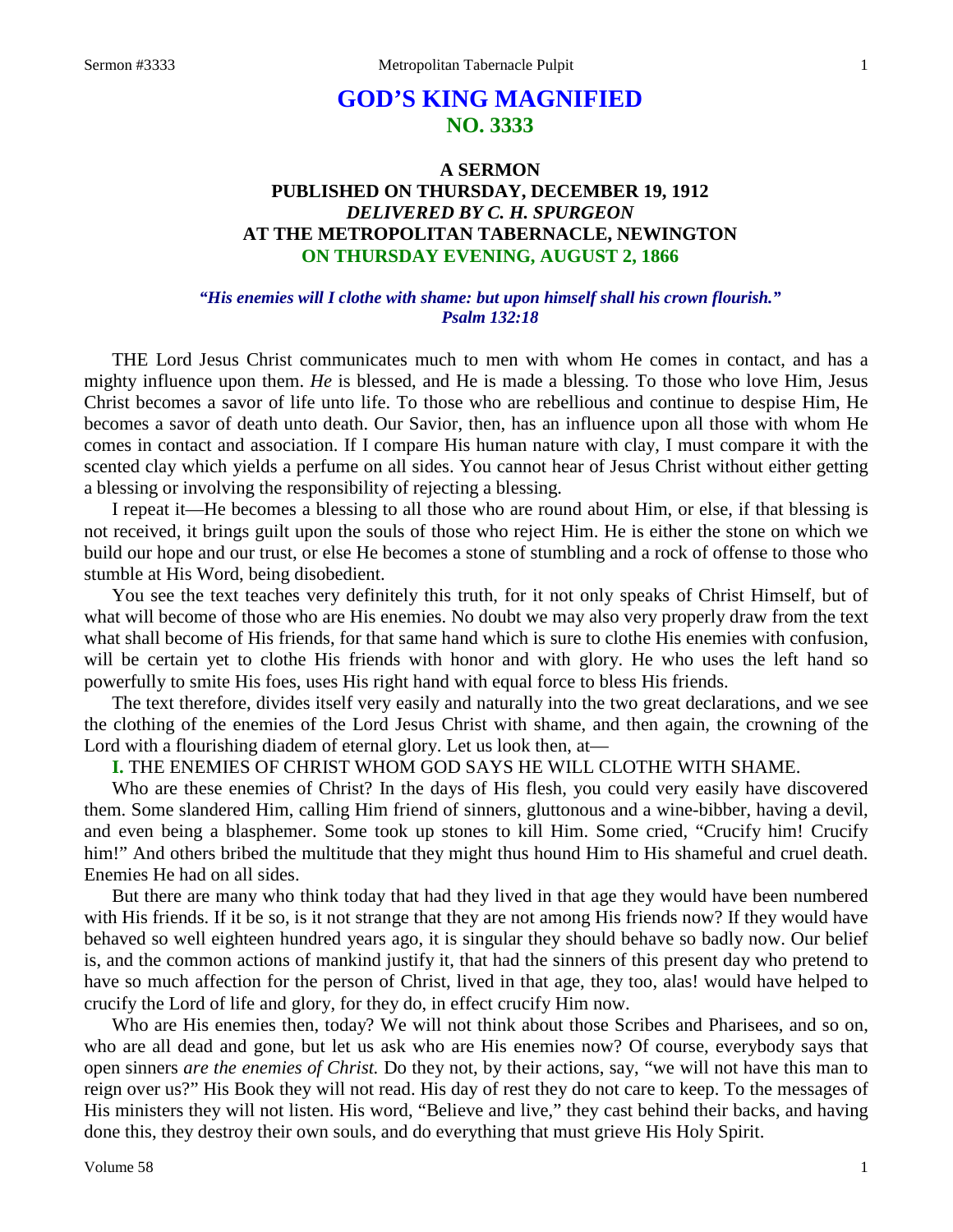Are there none such here, now—lovers of pleasure more than lovers of God—some who would even use the word of blasphemy and indulge in the sins of the flesh? We are not harsh if we put you down among the enemies of Christ! You are evidently not with Him, and He Himself, has said, "He that is not with me is against me." You are not on the Lord's side, and—there can be no "betweenites"—you are on the side of His enemies. He Himself declares that it must be so. "If God be God," said Elijah, "serve him, but if Baal be God, serve him."

You do in effect say, "The world is my god, myself, my own soul, my own pleasures, my own opinions—these bee my gods, as for JEHOVAH and His Christ, I know nothing concerning them." Well, you must be put among His enemies, and I would ask you then, just to take this text, and taste the bitterness of it, and that may save you from knowing its bitterness in another world. "His enemies will I clothe with shame."

But Christ has other enemies, namely, *those who are outwardly moral and excellent in conversation and conduct, but who deny the Lord Jesus Christ.* There are some very excellent people in all other respects, who doubt His deity, or say they do, who will even say hard things of Him as the Son of God. They say they much revere His character as a man, and conceive Him to be, in fact, a very model of what manhood should be, but they will not accept Him in His true character as the anointed Son of God and the Savior of the world.

Now, the Lord Jesus Christ will most certainly consider such to be His enemies. It is no use for a man to say concerning a monarch, "I have a great respect for the monarch in his private character, I would not do anything to injure him, I would even hold him up to respect in his private character, but as a king I will never yield him loyal homage, I will never obey him. Indeed, I will do all I can to pluck the crown from off his head." Could the king do otherwise than reckon such a person to be his enemy? It would be in vain for the man to say, "I am privately your friend." The king would say, "Oh, but I esteem my crown to be as precious as my life."

So the Lord Jesus Christ cannot have the crown-rights of His true deity touched. He "counts it not robbery to be equal with God," and He is called, "God over all, blessed for evermore." He who trod the waves of Galilee's lake, whose voice death heard and gave up its prey, He who opened the gates of paradise to the dying robber, claims to be none other than equal with the Eternal Father, and like Him, "God over all," and it is in vain for you to say you respect His character as a man, if you do not accept Him in His deity, and accept Him in His official character as the Savior of sinners, you cannot be otherwise than numbered among His enemies.

Well, now, if this should seem to be uncharitable, let me say that I cannot help telling you what I solemnly believe to be the truth, and I must therefore, my friend, leave with you this text, "His enemies will I clothe with shame."

But again, there are other persons who are sound enough in their doctrinal views concerning Christ, and who are excellent in their moral character too, but *who are trusting in themselves that they are righteous.* You will, perhaps, be startled when I class you among the enemies of Christ. My dear friend, Christ is the King of grace. He is in this world to vindicate the plan of salvation by grace. You, you see, instead of accepting this plan of salvation by grace, set up the opposite principle of salvation by merit.

Merit is anti-Christ. The very essence of Popery, that which is so hateful in it to us, and we believe so obnoxious to the Lord, is not so much its outward rites and ceremonies, as its inward spirit of setting up human merit. There are two merits—your own merit, and the merit of Christ.

If you trust your own merit, you do in fact proclaim that you are opposed to Christ's way of saving by His merits. Christ claims to be the author and finisher of our faith, the Alpha and the Omega, but if you come in and say, "No, I will do this myself, my moral character, my private devotions, my outward attendance at the house of God, will serve me in good stead as a righteousness," you touch Christ in His tenderest point, for He claims among all His glories this first and chief, that He is the Savior of sinners, and if you say that you can do without Him, and if you profess to be your own savior, you shall most certainly, however excellent your life may be, be numbered with His enemies.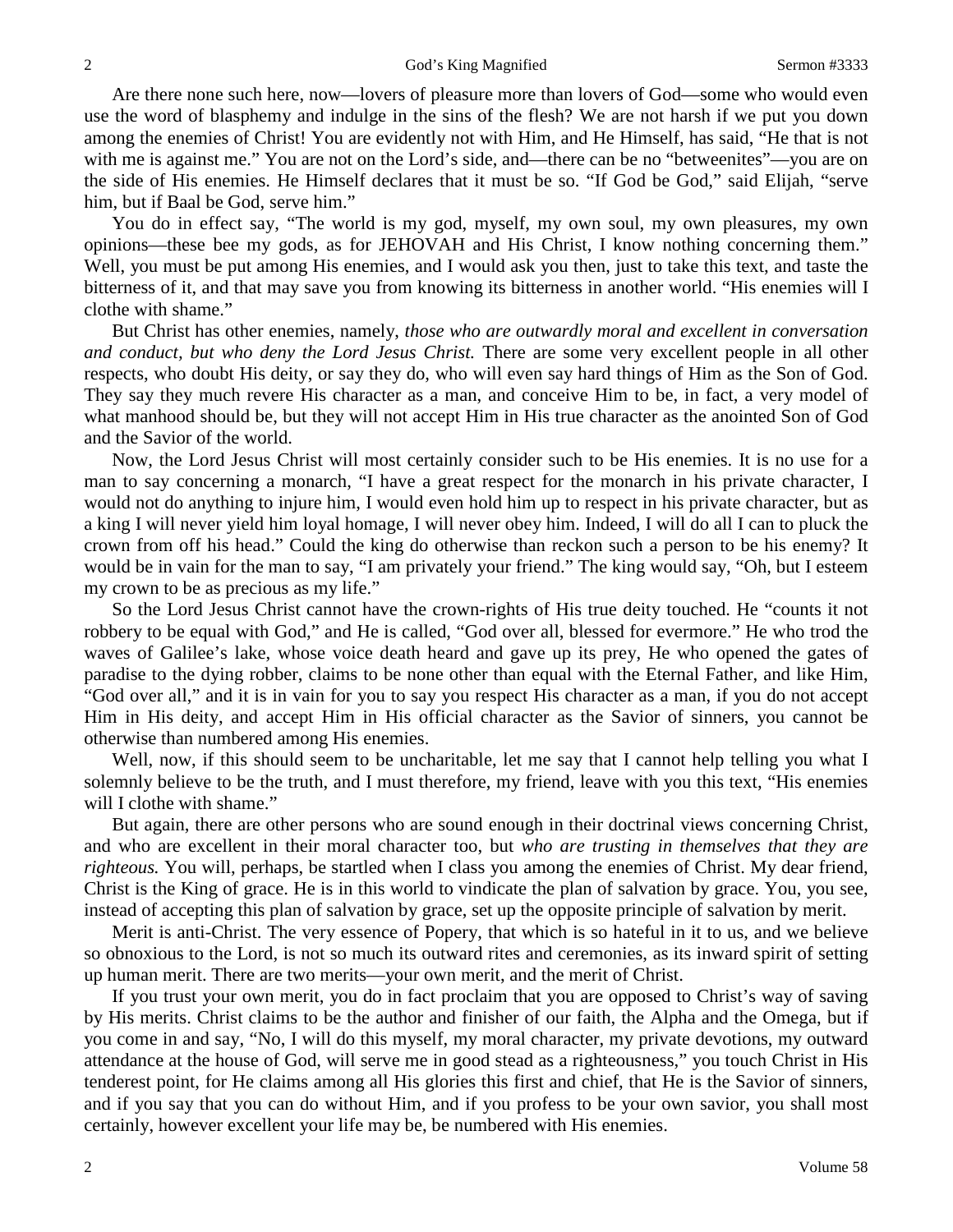Oh, it will be a sad case for you respectable people, you good, excellent people, when this text shall be fulfilled in you, "His enemies will I clothe with shame."

There is one other class I would gladly speak to, and I think they are the worst of all—those who acknowledge that salvation is by grace, and profess to be saved by the blood and righteousness of Christ, who unite themselves with Christ's church, but *whose lives are so unhallowed as to dishonor Him.* You know how the apostle, half-choked with his sobs as he speaks, says as he gazes upon such, "There be some of whom I have told you often, and now tell you even with weeping, that they are the enemies of the cross of Christ."

What a terribly sad reflection! A member of a Christian church and yet an enemy of the cross of Christ? I can suggest no better question for each and all of us than this, "Lord is it, I? Lord, is it I?" Why may it not be you? The preacher may ask himself why may it not be he? But whosoever it may be among us, this is certain, that our church standing will, so far from excusing us, only increase our guilt, and so it shall be tragically and sadly true, "His enemies will I clothe with shame." They may clothe themselves with the garments of an outward profession, and make broad their phylacteries, but they shall one day be stripped, and their hypocrisy shall be discovered. "His enemies will I clothe with shame."

Having thus given you then, a brief list of who are Christ's enemies, and being anxious that you should ask yourselves, my dear hearers, whether you are among them, I want now to call your attention to the particular phraseology of the text in order to make out what is meant by this being clothed with shame.

Do you see it? Shame! Nothing makes a man feel so cowardly and so mean as shame. There have been persons who would sooner die than be put to shame. Many a man would have been able to burn at the stake who has not been able to face public shame. It is a thing which cuts man's nature to the very quick.

Now, if you and I have done anything that makes us ashamed, do you know what we do? Why, we put our shame into the hollow of our hand and we keep it there. We do not tell our wife, our children, our neighbors, but if we can, we go and hide our shame and put it away.

Now God seems to say to you and to me, "You have been hiding that shame of yours, you have been wearing the garb of an outward righteousness, come here, you must put this shame on." "Nay, Lord," say you, "but I want to hide it." "No," saith He, "but you shall put it where it must be seen, where nobody shall be able to see you without seeing it, I will clothe you with it, it shall be all over you, you shall put it on as your outward array, you shall be wrapped in it, you shall sleep in it, awake in it, and walk abroad in it, you shall be clothed with shame!"

And it strikes me that the text may also bear this meaning, that when God comes to fulfill this threat, shame will be the sinner's only garment. He had the garment of a profession once, that is to be torn sharply from him, and he is to be arrayed only with his scarlet, blushing shame. Once his filthy rags, bad as they were in the sight of God, gave him a sort of covering, but now they shall all be stripped from him, and he will have nothing remaining but his shame.

Shame shall be his garb from head to foot, nothing but shame in which to wrap himself. When shame only comes into the cheek, it turns it crimson, but here the man or woman shall be shame all over, and this shame shall be conspicuous to all onlookers, for he or she shall be clothed with it as with a robe, from head to foot. This seems to be the unmistakable meaning of the text. Now, when does this come true? And how is it true that God's enemies are clothed with shame?

Well, in the first place, *this threat is sometimes very graciously turned into a promise*. I cannot wish for some of you a better wish than that you may in the first sense in which I am going to explain it, be clothed with shame, for when the Lord comes to a soul and says to it with a voice of love, "Thou hast been My enemy, but I have loved thee with an everlasting love, therefore with lovingkindness have I drawn thee," then the soul is covered with shame. It cries out, "How could I be an enemy to so dear and true a friend?" I recollect one being converted to God by reading the hymn—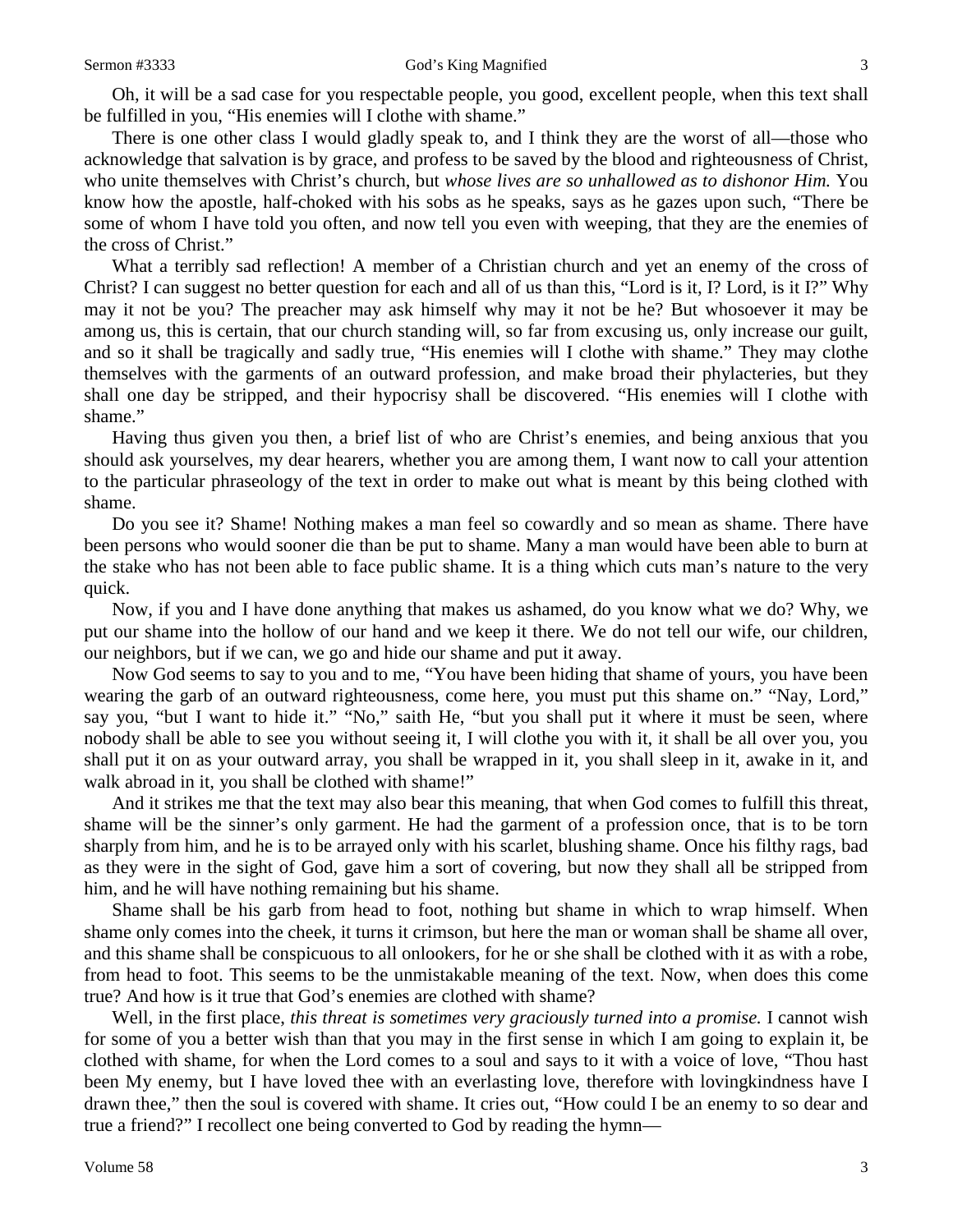## *"Jesus, lover of my soul.*

"Oh," said the man, "is He the lover of my soul? Then how is it that I have been an enemy to Him? Did He love me when on the tree of shame and death? Did He love me so as to pour out His heart's blood to redeem me? How can I have lived without honoring Him?" And the man was clothed with shame!

Some of us have felt what it is to be thus clothed, so that when we went into the house of God we felt almost ashamed to sit with God's people, they did not know anything about what we were feeling, but we thought they did, and when we went to pray, we felt ashamed to pray, as though our sins would hide God from us, and we could not expect to obtain a blessing.

We were so clothed with shame that we could not get it away from our eyes. Our whole soul seemed covered with it. No pride, no self-righteousness was left. We could not say, "Lord, I thank thee I am not as other men," but we began to cry, "God be merciful to me a sinner!" Oh, it is a mercy when, in a gracious sense, the soul is thus covered with shame, a hallowed shame on account of its many sins! I would pray that this terrible text may be fulfilled in the sweetest possible manner by your being covered with shame for sin.

But alas, dear friends, it bears on its front a very much more terrible meaning than this. *There are some persons who are clothed with shame in this world through disappointment.* There are some who think they should put an end to Christianity. They get a notion into their heads, for instance, that if the wife is converted, they will break her of it, or if a child shows some signs of grace, the man says, "I will laugh it out of him." Or perhaps they do it on a large scale. Like Voltaire, they boast that within another twenty years there will not be a Christian to be found anywhere, they say that the thing is absurd, and is dying out. It is very strange that the very press with which Voltaire printed his works, is now used in Geneva to print the Bible, and that whilst Voltaire himself is only remembered to be execrated, Christianity seems never to have been so strong as it is at the present day.

If all those men who have risen up one after the other to injure Christ's kingdom, could just now be called back to life and see what has happened, they would look at their predictions and be clothed with shame to see how mistaken they have all been. Their theories have been exploded. They had their little day, and have died out and are generally utterly forgotten. And so will all theories that oppose Christ today die out, and their systems of denial will be all clothed with shame.

In the case of those persecutors who have tried to drive religion out of individuals, they have always been disappointed. They have not succeeded, for the poor, trampled down one has borne it all with supernatural patience, and triumphed by endurance, for the grace of God is not to be expelled from the heart. You know what stout old Martin Luther said. He declared that grace was like leaven, you put it into the meal and then you may boil it or bake it, fry it or freeze it, but you can never get out the leaven. Once the meal is leavened, nothing can un-leaven it.

And so is it with the grace of God. You may do what you will with a man who possesses it. Put him into a mortar and pound him with a pestle until there are not two atoms of him left together, and yet the immortal spirit leaving the anatomy and all its weaknesses behind it, would but the more clearly lay hold on Christ, and more fully rejoice in Him, and so, when the disappointment which this brings comes upon them, then Christ's enemies are clothed with shame.

Sometimes, again, in this world *the enemies of Christ are clothed with the shame of remorse.* Look at Judas Iscariot when he took the pieces of money, and threw them down in the treasury, and went out and hanged himself. There was the covering of shame. And there have been such men since, who, in life and in death, have been clothed with shame because they have apostatized from the faith, and after making a profession, have, Demas-like, turned back again to the world.

It is a blessed thing if that shame leads them to true repentance, but in many cases it is only a repentance that comes from a fear of punishment, and is not the work of the grace of God! Oh, how many have gone down to perdition with its fire burning in their hearts before they got there, feeling the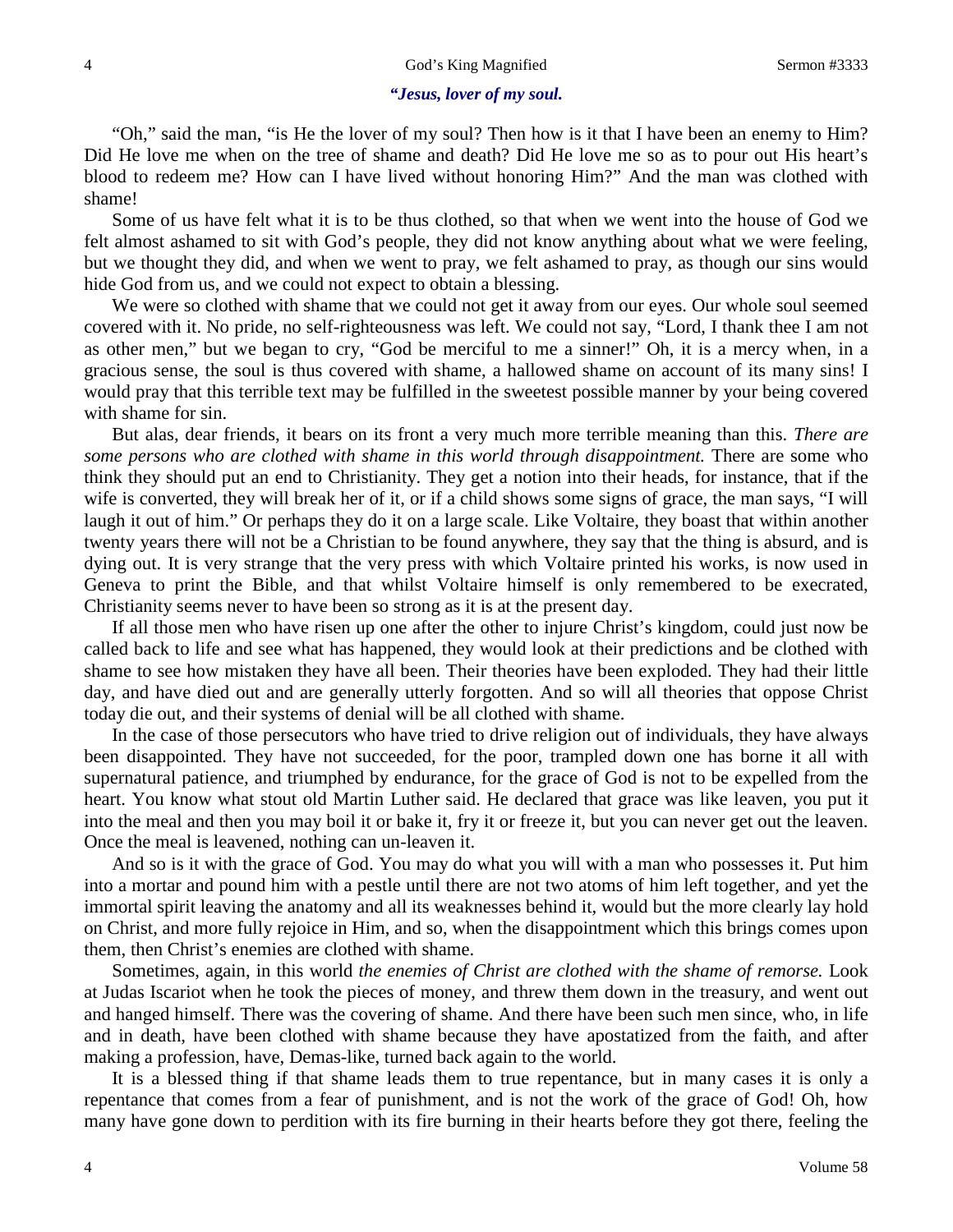### Sermon #3333 God's King Magnified 5

guilt of sin upon them even before God began to handle them, having a foretaste of the flames, a foredropping of that eternal flame shower which must descend upon their heads! God grant, dear hearers, that not one of you may know what it is to be clothed with the shame of remorse.

But the most terrible fulfillment of my text *is left for another world. Then* shall Christ's enemies be clothed with shame. Servants of Satan, here is your livery! Do you say you will not put it on? Listen, "His enemies will *I* clothe with shame." God will put it on you. You would not wear the robe of righteousness, you shall not be able to decline to wear the robe of shame. God Himself here stands, as it were, and declares that He will dress His creature in the proper garment for him to wear. You must put it on, there is no escape. You must wear it. Here is your eternal convict's dress, and convicted of being an enemy of God, you must wear it—of all dresses the most terrible.

To be clothed with pain would be far less dreadful than to be clothed with shame. I would sooner at any time feel the acute pain that is possible in the body than feel shame, for a prick of the conscience is worse than the thrust of the surgeon's knife. To go crawling about God's world not able to look one's fellow creatures in the face! Why, I would sooner die!

And then, in the next world, to be so ashamed that you will not be able to look even the devil in the face, because he never had a day of grace as you have had, never a Savior preached to him, never made any pretence of being converted to God, and therefore, though an enemy of Christ, has no such cause of shame as you will have. Clothed with shame!

Why, they shall cry to the rocks to hide them and to the hills to cover them, for when a man is ashamed he wants to get out of everybody's way, and most of all, out of his own, and you will be so ashamed that you yourselves will be ashamed of yourselves. You will be like the man of whom we read, that when the king said to him, "How camest thou in hither, not having a wedding garment?" he was speechless. Why speechless? Shame made his tongue refuse to do its office, and so will shame do with you. You will be ashamed.

Shall I tell you why when you hear of the cross of Christ and yet reject it, you will be ashamed? You will be ashamed then of your sins. You are not able, perhaps, to boast of them now, but you will be ashamed to think then that they shall be published. Men are afraid now to have some things put in the newspaper, but what will it be when God will gazette your private sins, when He shall publish to the whole assembled world of every age, to heaven, and earth, and hell, the sins which you have committed, when they shall be read out so that all shall hear, and all your filth be discovered? What shame will this revelation of secret things produce!

And what will be your shame when the hypocritical profession which you have made shall also be laid bare? Then shall those who were open sinners laugh you to scorn, and say of you, as the prophet pictures the kings saying of the great monarch of Babylon, "Art thou become like unto one of us? Art thou also become weak as we, and covered with shame?"

Most of all, perhaps, will you be ashamed when you see the very people you despised reigning in triumph—when you see the saints whom you laughed at sitting at the right hand of the Judge—those fools who disdain this world's pleasures now entering into everlasting pleasure—and you, the wise man, who took the bird in the hand and would not wait for the bird in the bush—now rewarded for it all by receiving the very worst things, inasmuch as you had your best things first, and must now have your worst things last.

It is a sad, sad text I have to preach upon. I would to God it would go into your souls that you may turn to the King, and be no more His enemies. God Himself has said it—it is no word of mine, "His enemies will I clothe with shame." He Himself, who can do it, who can make you ashamed, however proud you are, who knows how to put His hand inside your heart and touch the strings thereof, and loosen them, so that your pride can no longer help you to bronze it out with Him—He has said it, "His enemies will I cloth with shame." I pray you, "Kiss the Son lest he be angry, and ye perish from the way, when his wrath is kindled but a little: blessed are all they that put their trust in him."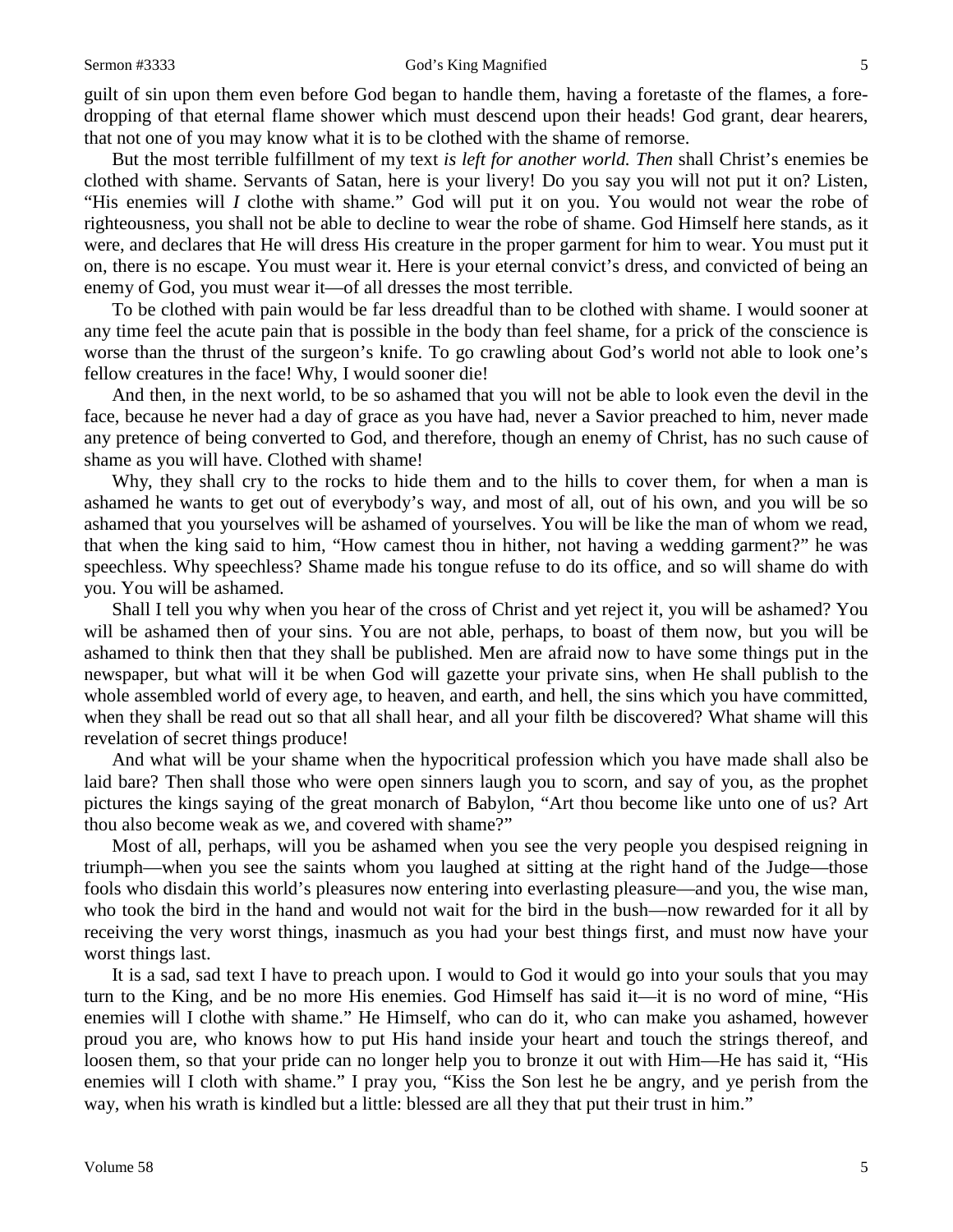Now, we shall need a little time to take the second part of our subject, "Upon himself shall his crown flourish." We are here very clearly taught that—

**II.** THE SAVIOR WILL WEAR A CROWN, THAT THE CROWN WILL FLOURISH, THAT IT WILL FLOURISH UPON HIM.

Brethren, I need not detain you long by mentioning to you the crowns which Jesus wears. He has the crowns royal of the kingdoms of heaven, and earth, and hell, for "the government is upon his shoulder: and his name shall be called Wonderful, Counsellor, The mighty God, The everlasting Father, The Prince of Peace."

He is the King of kings and the Lord of lords. But He has a crown which He specially now wears as Head of the church, and in this He takes great delight—the crown which is called in the matchless song, "The crown wherewith his mother crowned him in the day of his espousals." That is the crown which the church has put upon Him, and which she still delights to put upon His head. Do you not all delight to crown the Savior, my brethren and sisters in Christ? What song wakes up your heart more completely than the one—

> *"All hail the power of Jesus' name! Let angels prostrate fall; Bring forth the royal diadem, And crown Him Lord of all."*

Have we not sometimes seemed to make these walls echo again and again as we sang—

## *"Crown Him, crown Him, Crowns become the Victor's brow"?*

I hope He has a crown from each of our hearts, and we wait for the day when we shall be taken up to cast our crowns at His feet, and to ascribe unto Him honor, and glory, and dominion, and power, forever and ever. Crowned once with the thorn for us, He ought now to be crowned with the royal diadem. Everyone of us must seek to spend and to be spent that we may add to the luster of that tiara, that He may be exalted above all principalities and powers in the estimation of men, and that He may have a kingdom in all men's hearts.

Christ is thus said to have a crown, and it is added *that His crown shall flourish.* There are some crowns that are gradually diminishing in luster. The monarchy is growing weaker and weaker, and still more *effete,* and by and by shall be extinct altogether, "but upon himself shall his crown flourish." When does a crown flourish? You understand that the very term is metaphorical. Some think that to speak of a crown flourishing is to liken the king to an antlered stag whose horns flourish. Others suppose it to be an allusion to the primitive form of crowns, as Doddridge sings—

## *"Fair garments of immortal joy Shall bloom on every head."*

It is a metaphor expressive of joy, comfort, tranquility in a kingdom. Now, when does a crown flourish? Does it not flourish *when the sovereign is beloved by his subjects?* The foundations of a throne are always to be found in the love of the people. Christ's crown, then, flourishes indeed, for the upright love Him. His name is as ointment poured forth, therefore the virgins love Him. We can truly sing—

> *"Jesus, the very thought of Thee With sweetness fills my breast."*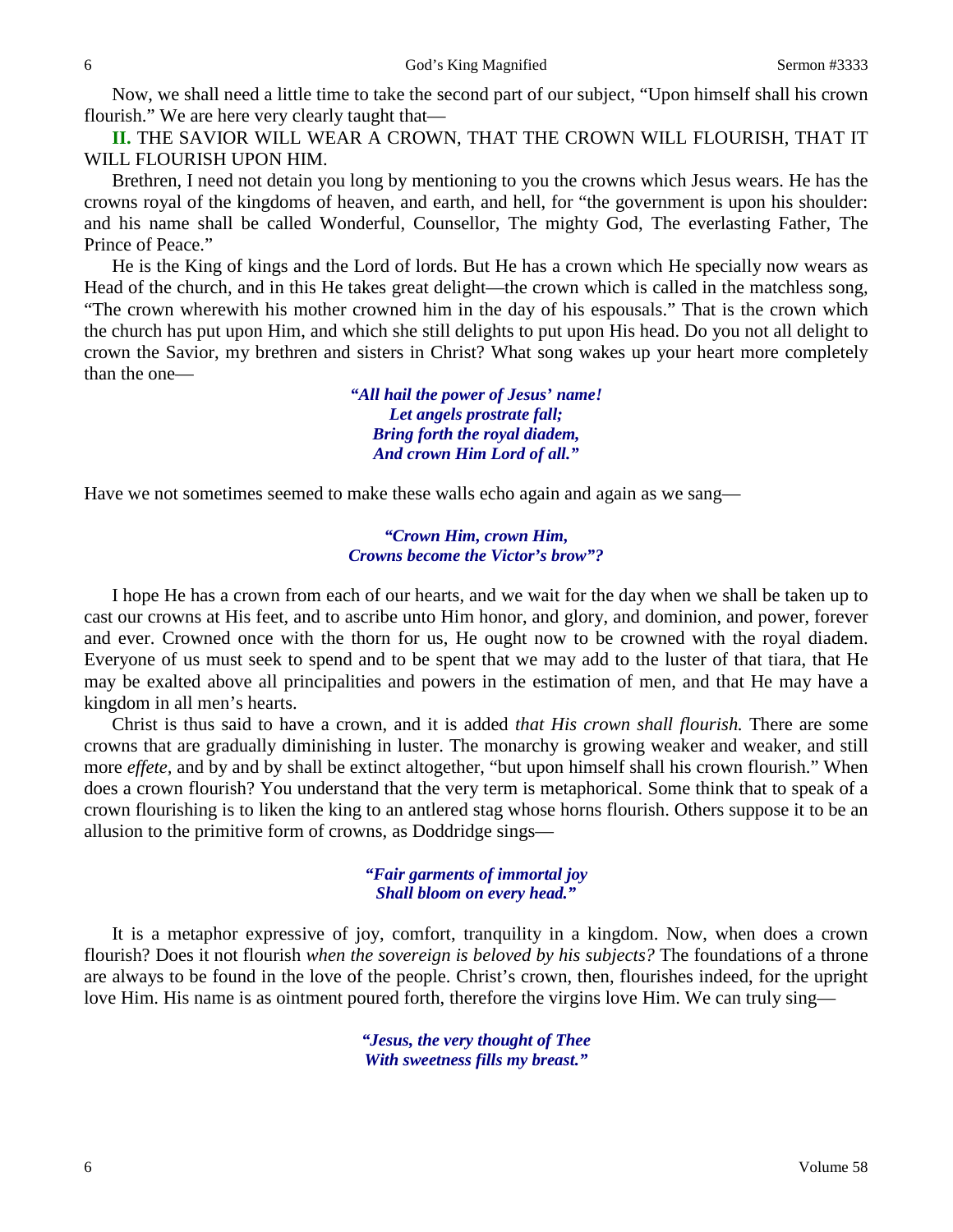We are not slaves who scarcely even talk of ourselves as being His subjects, for He has called us friends, and not servants, seeing that His secret is with us, He is dear to our souls, and His crown thus flourishes.

A crown flourishes when the power of the monarch is *victorious in war, and acknowledged in peace.*  It is so with Christ. Oh, that it were more publicly so! We are praying for revivals, and may God send them! May this time of God's visitation of London in judgment be attended with a visitation in mercy too! And oh, that Jesus Christ's crown may flourish in the conquest of innumerable hearts who shall add fresh territories to the dominion of the Savior, for a crown flourishes when a king's subjects increase and His numbers are multiplied.

It shall be so with Christ. Until the sun has gone down with age, and the moon has quenched her nightly lamp, and every star has, like a withered fig leaf, fallen from the sky, Christ's kingdom shall go on and on. As a brook at first, it seemed to leap down Calvary's side. It has swollen to a river now. Still it deepens and widens. It becomes an ocean which shall cover the earth as the waters cover the sea.

Christ rose and it was twilight, now He begins to climb the steep, and the day is coming but the full noontide draws nigh when He shall flood the whole earth with the splendor of His light and His glory, and when it shall be found that its going forth is from one end of the heavens to the other. May the long expected day fully come! May the realms of woe, of sin, and death, be filled with this great light! His crown shall flourish.

It is remarkable that while all sorts of dynasties have come and gone the dynasty of Christ still exists! How many mighty monarchs have climbed, with great slaughter, to their thrones, and where are they now? Rome has gone, but the Man of Nazareth is King still! And besides Rome, how many empires have arisen? Earth has been shaken with the tramping of their legions, but where are their thrones and the men who filled them? They are gone, gone to the dust from which they came!

But the name of Jesus shall endure forever, always shall men be blessed in Him, and all generations shall call Him blessed. The day shall come, unless the Lord Himself appears, when the moss shall grow in the halls of the greatest kings, when the marts of commerce shall have shifted from their places.

Perhaps the day may come when this modern Babylon, this emporium of all the riches of the earth, shall cease from her glory. Perhaps to western climes—for everything moves westward—the greatness may yet go. We do not know. We must not expect that our island shall abide forever Mistress of the Sea any more than any other. Venice wedded the Adriatic in her golden days, but now her canals have heard for many a day the clanking of the prisoner's chain, and long must it be before her glory can ever return. It may be so with England in days to come.

But Zion shall never cease to be the city of the great King. "Those eyes shall see Jerusalem a quiet habitation." There is a river that shall not cease to flow, whereon shall go no galley with oars, neither shall gallant ship pass thereby, but there the glorious Lord shall be unto us a place of broad rivers and streams. Thy throne, O God, is for ever and ever: a scepter of righteousness is thy scepter; thou lovest righteousness, and hatest wickedness: and therefore God, even thy God, hath anointed thee with the oil of gladness above thy fellows." This, then, is the crown that flourishes.

But do notice, once more, and then we have done, it is said, *"But upon himself* shall his crown flourish." Does it mean that the crown shall always be seen to have reference to Himself? Does it also mean that it shall be by His own power and His own person that He shall sustain the dignity of His crown? Sometimes the crowns of monarchs seem to flourish upon the heads of their prime ministers or privy councilors. It seems as if the empire flourishes because of some admirable person at its back.

But it is not so with Christ. *"Upon himself* shall his crown flourish." He won it, He wears it, He sustains it. He throws down the gauntlet to every foe who would rob Him of it. Now, this seems to say to us when we preach His Gospel, we must preach Christ, because it is upon truth concerning him that his crown shall flourish. If we do not, therefore, preach up Christ Himself, if He be not the great subject of our discourse, if He be not held up manifestly crucified among the people, we have kept back the mightiest theme. It is upon Himself that His crown must flourish.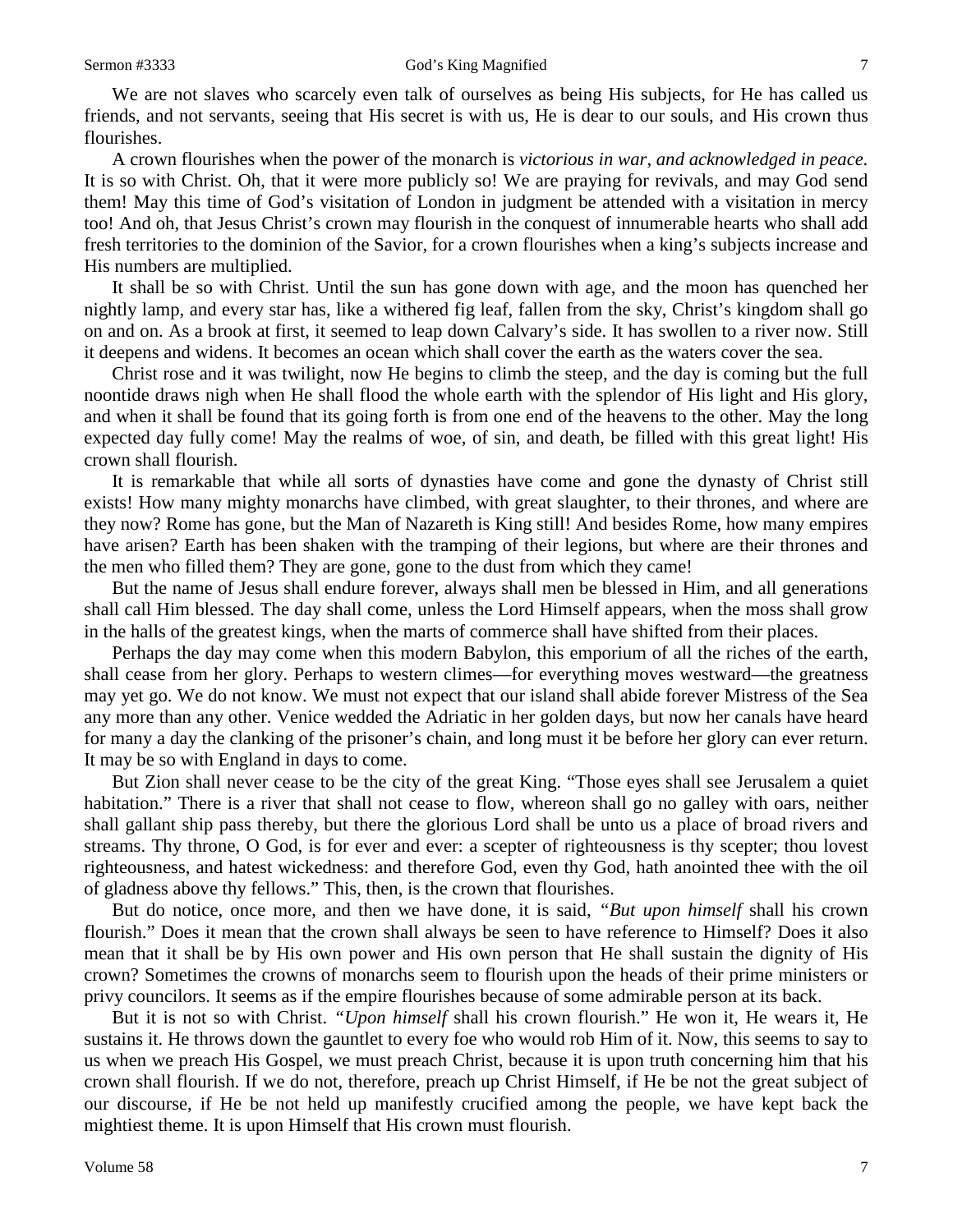Brethren, suppose we give up ourselves to the preaching of doctrine, only, what comes of it? Well, those persons who always delight in doctrines may be, and some of them are, the very best of people, but as a rule, there is bitterness of spirit engendered by it, from which may the Lord deliver us. Even the constant preaching up of experience is pretty sure to bring such people into spiritual bondage, and to make them rather care to grovel in the dust, than to mount up towards the sun. But preach Christ, make Him first and make Him last, and there will be souls won, and saints comforted, for "upon himself shall his crown flourish."

What is wanted in the midst of His church then, is that the King Himself should appear in His glory, that He should once again make bare His arm, and use that mighty sword of His, which cuts through coats of mail, and pierces to the dividing asunder of soul and spirit, joints and marrow, and when He comes, oh, when He comes, His crown flourishes indeed!

We must pray for Him to be constantly with us by His Spirit. We must watch, also, for His personal advent, for He whom the disciples saw go up to heaven shall in like manner appear again. Then the glory! Then the manifestation of the hidden ones! Then the declaration of the love of God towards those who have been under reproach and under adversity! Be of good courage, brethren, for He comes, He comes, and then "upon himself shall his crown flourish."

I have thus tried to preach both to saint and sinner. Oh, that He would bring the sinner to Himself tonight! Oh, dear hearer, I cannot bear the thought that you should have to wear shame as your everlasting covering! Tomorrow morning, when you are putting on your clothes, just consider how you would like to be clothed with shame. Ah, fine lady, when you are decking yourself out in all your pretty things, recollect that you shall have no waiting maid to dress you in that day, but another—even God Himself shall come into your robing room, and clothe you with a dress you would fain never wear!

"His enemies will I clothe with shame." See what your livery is to be forever and ever! See what your everlasting garment is to be! God grant that you may, instead of being clothed with shame, breathe the prayer "Lord, clothe me with Thy righteousness, wash me in Thy precious blood, make me Thy friend, and suffer me no longer to be amongst those of whom it is written, 'Shame shall be the promotion of fools.'" God bless you for Jesu's sake, Amen.

## **EXPOSITION BY C. H. SPURGEON**

## *PSALM 95*

**Verses 1-2.** *O come, let us sing unto the LORD: let us make a joyful noise to the rock of our salvation. Let us come before his presence with thanksgiving, and make a joyful noise unto him with psalms.*

There must be, there should be, joy in our worship, it is the very juice, the wine that flows from the trodden grape. It is the cream of the soul when the heart takes delight in God and joys in Him. To worship as if it were mere duty would be but the reverence of slaves before one who is dreaded, but to worship with delight, this is the adoration of children who come to one whom they love. God grant us that joy while we adore the Lord. Let us, however, mingle great reverence with joy.

**3.** *For the LORD is a great God, and a great King above all gods.*

"For the LORD is a great God." JEHOVAH is a great God, "and a great King above all gods," above all that are ever called gods, whether they be kings or magistrates, or whatever they may be.

**4.** *In his hand are the deep places of the earth: the strength of the hills is his also.*

Low and high, mysterious, sublime, the dominion of God encompasses all nature.

**5.** *The sea is his, and he made it: and his hands formed the dry land.*

Creation is the best ground for possession, what He made is His own, the great freeholder, the sovereign Lord of all.